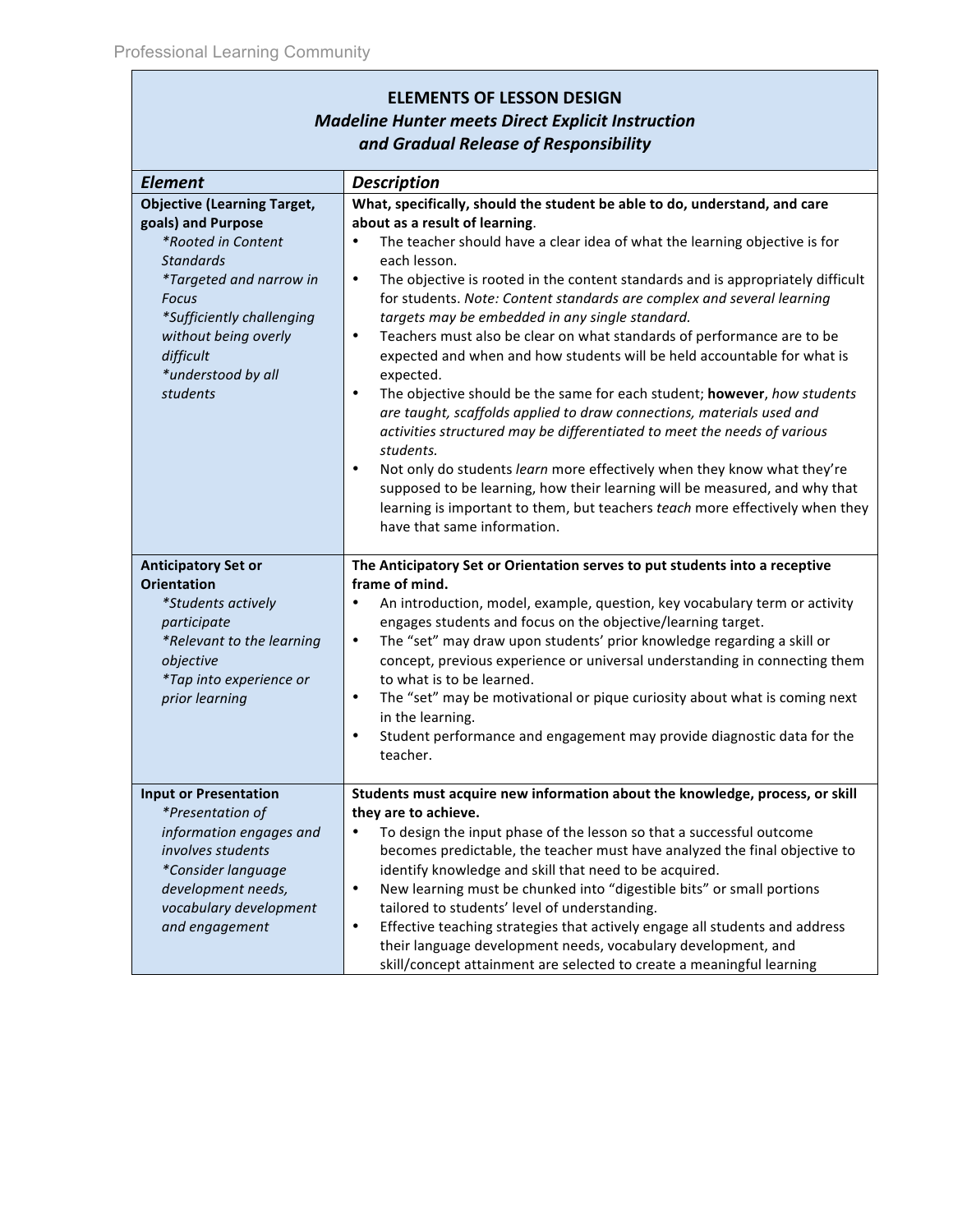| <b>Modeling</b><br>*Students see the skill,<br>strategy or concept in<br>action rather than being<br>told<br>*Multiple examples<br>support learning and<br>retention                                 | Humans are hired wired to imitate other human beings.<br>Students need to see the kind of thinking and language a new task will<br>$\bullet$<br>require before they engage in the task independently.<br>During modeling, the skill, strategy, or task is named and given a purpose as<br>$\bullet$<br>students see and hear when and how it is used or applied.<br>Models (i.e. Think-Aloud, Read-Aloud) requires teachers to provide an<br>$\bullet$<br>example of what happens in their own minds as they solve problems, read,<br>write, or complete tasks: Students, in effect, see inside the teacher's mind.<br>Teachers provide excellent models for their students to use.<br>$\bullet$<br>Modeling experiences are crafted to build upon student prior knowledge and<br>$\bullet$<br>create schema.<br>To avoid stifling creativity, showing several examples of the process or<br>$\bullet$<br>products that students are expected to acquire or produce is helpful.<br>One caution: modeling can easily devolve into telling rather than teaching.<br>$\bullet$<br>Input and Modeling may well overlap.<br>$\bullet$ |
|------------------------------------------------------------------------------------------------------------------------------------------------------------------------------------------------------|----------------------------------------------------------------------------------------------------------------------------------------------------------------------------------------------------------------------------------------------------------------------------------------------------------------------------------------------------------------------------------------------------------------------------------------------------------------------------------------------------------------------------------------------------------------------------------------------------------------------------------------------------------------------------------------------------------------------------------------------------------------------------------------------------------------------------------------------------------------------------------------------------------------------------------------------------------------------------------------------------------------------------------------------------------------------------------------------------------------------------------|
| <b>Checking for Understanding</b><br>*Learning is continuously<br>monitored to ensure<br>students are meeting the<br>objective<br>*Input is adjusted in<br>response to the level of<br>understanding | As students receive or take part in the "input" phase of the lesson, the teacher<br>structures various checks to ensure students are progressing toward meeting<br>the objective.<br>To check students' understanding, the teacher may examine students'<br>written responses, pose key questions and listen carefully to responses, have<br>students explain concepts, apply "Every Pupil Response" strategies, and<br>similar vehicles.<br>Teacher checks often and well during instruction to compile data on who is<br>$\bullet$<br>having trouble and what they are struggling with.<br>The teacher uses these checks to monitor student understanding and adjust<br>$\bullet$<br>the input as needed.<br>Adjustments may be made in the moment of instruction and/or crafted for<br>$\bullet$<br>additional or re-teaching of the concept or skill or a supporting concept or<br>skill.                                                                                                                                                                                                                                    |
| <b>Practice - Highly Structured •</b>                                                                                                                                                                | Students have ample opportunity to demonstrate their grasp of new learning                                                                                                                                                                                                                                                                                                                                                                                                                                                                                                                                                                                                                                                                                                                                                                                                                                                                                                                                                                                                                                                       |
| <b>Guided</b>                                                                                                                                                                                        | by working through an activity or excise under the direct supervision of the                                                                                                                                                                                                                                                                                                                                                                                                                                                                                                                                                                                                                                                                                                                                                                                                                                                                                                                                                                                                                                                     |
| *Practice is supervised by                                                                                                                                                                           | teacher.                                                                                                                                                                                                                                                                                                                                                                                                                                                                                                                                                                                                                                                                                                                                                                                                                                                                                                                                                                                                                                                                                                                         |
| the teacher who intervenes<br>to ensure students are                                                                                                                                                 | New learning is like wet cement; it is easily damaged. An error at the<br>$\bullet$<br>beginning of learning can easily "set" so that correcting it later is harder than                                                                                                                                                                                                                                                                                                                                                                                                                                                                                                                                                                                                                                                                                                                                                                                                                                                                                                                                                         |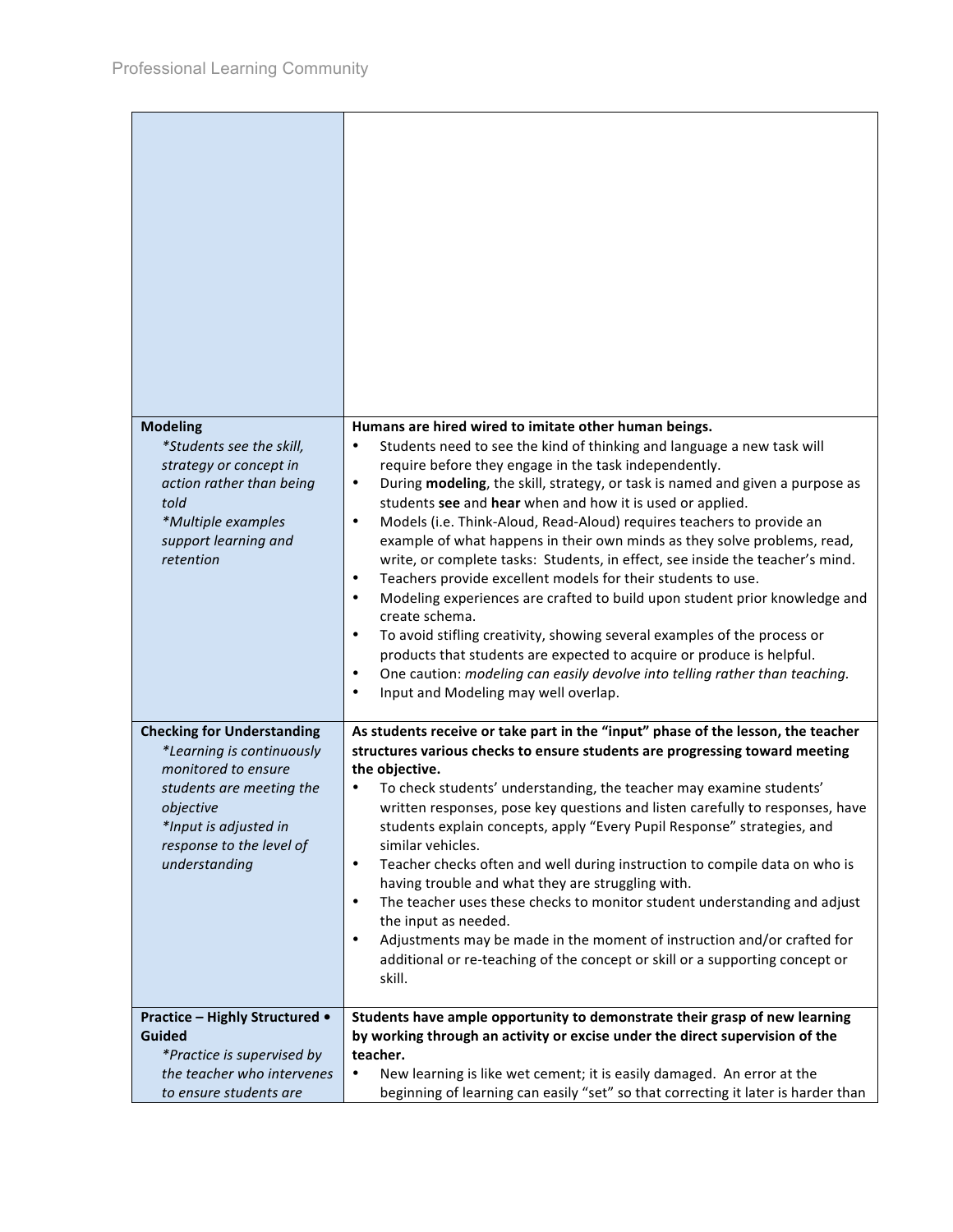| <b>Practice - Highly Structured •</b>                                                                        | Students have ample opportunity to demonstrate their grasp of new learning                                                                                                                                                                                                                                                                                                                                                                                                                                                                                                                                                             |
|--------------------------------------------------------------------------------------------------------------|----------------------------------------------------------------------------------------------------------------------------------------------------------------------------------------------------------------------------------------------------------------------------------------------------------------------------------------------------------------------------------------------------------------------------------------------------------------------------------------------------------------------------------------------------------------------------------------------------------------------------------------|
| Guided                                                                                                       | by working through an activity or excise under the direct supervision of the                                                                                                                                                                                                                                                                                                                                                                                                                                                                                                                                                           |
| *Practice is supervised by                                                                                   | teacher.                                                                                                                                                                                                                                                                                                                                                                                                                                                                                                                                                                                                                               |
| the teacher who intervenes<br>to ensure students are<br>progressing toward                                   | New learning is like wet cement; it is easily damaged. An error at the<br>$\bullet$<br>beginning of learning can easily "set" so that correcting it later is harder than<br>correcting it immediately.                                                                                                                                                                                                                                                                                                                                                                                                                                 |
| meeting the objective<br>*Input may be revisited to<br>ensure mistakes or<br>misconceptions are<br>addressed | Examples of guided practice activities are students sharing information or<br>$\bullet$<br>teaching one another (i.e. jigsawing), writing tasks, simulation or role<br>playing, organizing or classifying information, demonstrating a skill that has<br>been learned.<br>$\bullet$<br>The teacher continues to check for understanding to ensure each student is<br>progressing toward the intended learning outcome.<br>If modeling is the "I (teacher) do it" phase of the lesson, then guided practice<br>$\bullet$<br>is the "We (teacher & student) do it together" and "You (students) do it<br>together" phases of the lesson. |
| <b>Closure</b>                                                                                               | The teacher takes action to bring the lesson presentation to an appropriate                                                                                                                                                                                                                                                                                                                                                                                                                                                                                                                                                            |
| *Review and clarify key                                                                                      | conclusion.                                                                                                                                                                                                                                                                                                                                                                                                                                                                                                                                                                                                                            |
| points                                                                                                       | Closure is used to cue students to the fact that they have arrived at an<br>$\bullet$                                                                                                                                                                                                                                                                                                                                                                                                                                                                                                                                                  |
| *Involve students in                                                                                         | important point in the lesson or the end of a lesson.                                                                                                                                                                                                                                                                                                                                                                                                                                                                                                                                                                                  |
| securing key ideas in their                                                                                  | Closure is the act of reviewing and clarifying key points of a lesson, tying<br>$\bullet$                                                                                                                                                                                                                                                                                                                                                                                                                                                                                                                                              |
| own minds                                                                                                    | them together into a coherent whole and securing them to the student's<br>conceptual network.                                                                                                                                                                                                                                                                                                                                                                                                                                                                                                                                          |
|                                                                                                              | Students may be prompted to bring things together in their own minds, to<br>$\bullet$                                                                                                                                                                                                                                                                                                                                                                                                                                                                                                                                                  |
|                                                                                                              | make sense out of what has just been taught. "Any questions? No. OK, let's<br>move on" is not closure.                                                                                                                                                                                                                                                                                                                                                                                                                                                                                                                                 |
|                                                                                                              | $\bullet$<br>Closure can help students organize and take stock of their own progress and<br>learning. Exit slips, sharing a summary with a peer or writing one are                                                                                                                                                                                                                                                                                                                                                                                                                                                                     |
|                                                                                                              | examples of closure strategies.                                                                                                                                                                                                                                                                                                                                                                                                                                                                                                                                                                                                        |
|                                                                                                              | Closure takes place at appropriate transition points in the lesson, not<br>$\bullet$                                                                                                                                                                                                                                                                                                                                                                                                                                                                                                                                                   |
|                                                                                                              | necessarily the end of a particular time period.                                                                                                                                                                                                                                                                                                                                                                                                                                                                                                                                                                                       |
| <b>Independent Practice</b>                                                                                  | Once students have had the opportunity to master the content or skill, they                                                                                                                                                                                                                                                                                                                                                                                                                                                                                                                                                            |
| *Alone or in a group                                                                                         | work alone or in a group to further demonstrate or reinforce proficiency related                                                                                                                                                                                                                                                                                                                                                                                                                                                                                                                                                       |
| *Reinforcement based                                                                                         | to the objective.                                                                                                                                                                                                                                                                                                                                                                                                                                                                                                                                                                                                                      |
| upon a strong foundation                                                                                     | This is the "You do it" point in the lesson. Independent practice is assigned<br>$\bullet$                                                                                                                                                                                                                                                                                                                                                                                                                                                                                                                                             |
| of learning                                                                                                  | only after the teacher is reasonably sure that students will not make serious                                                                                                                                                                                                                                                                                                                                                                                                                                                                                                                                                          |
|                                                                                                              | errors and are likely to experience success.                                                                                                                                                                                                                                                                                                                                                                                                                                                                                                                                                                                           |
|                                                                                                              | It may be homework or group or individual work in class. It can be utilized as<br>$\bullet$                                                                                                                                                                                                                                                                                                                                                                                                                                                                                                                                            |

Sources:

1) Adapted from Hunter, M. (1984), "Knowing, Teaching, and Supervising," In P. Hosford (Ed.), <u>Using What We Know About Teachin</u>g (pp. 169-192), Alexandria, VA: Association for Supervision and Curriculum Development

192), Alexandria, VA: Association for Supervision and Curriculum Development<br>2) **Enhacing RTI – How to Ensure Success with Effective Classroom Instruction and Intervetion**, Douglas Fisher and Nancy Frey, Alexandria, VA: Association
for
Supervision
and
Curriculum
Development

3)
"Releasing
Responsibility,"
Educational
Leadership,
Association
for
Supervision
and
Curriculum
Development

4)
Explicit
Direct
Instruction,
Hollingsworth
and
Ybarra

5)
Marzano....

\*\*Need
to
finish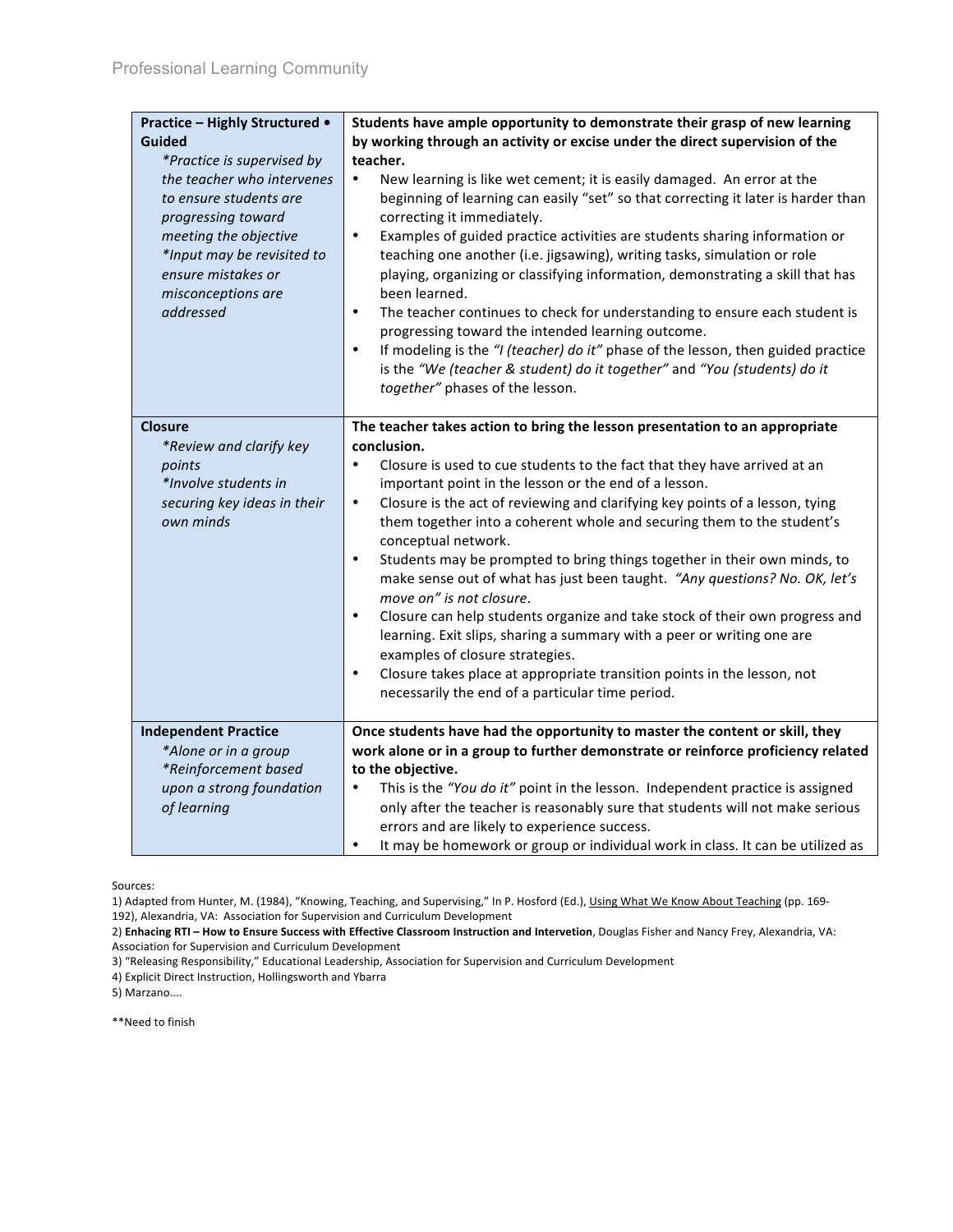### **Key
elements
of
all
phases
of
instruction**

- There is continuous and intensive interaction and communication during the lesson. The interaction
takes
place
between
teacher
and
student,
student
and
content,
and
student
and student.
- Need
to
add
more
–
see
EDI
book
page
246

# **Elements
of
Lesson
Design Background
and
Beyond**

The Elements of Lesson Design suggested by Madeline Hunter have morphed over the years into the "5-Step Lesson Plan," "7-Step Lesson Plan," Direct Explicit Instruction, Gradual Release of Responsibility and other
similar
organizers
and
plans.
At
its
heart,
lesson
design
is
a
researched
based
approach
to
increase the likelihood of learning and retention. Hunter's elements were not designed to be part of every lesson nor completed in a single teaching period, although they will occur in a typical unit plan composed of several
lessons
over
many
days.

Principles of Learning underlie the Elements of Lesson Design promoted by Hunter and all those who have came after. It is wise for teachers to remember some of these as they plan lessons and establish relationships
with
students.

## **Motivation:** *Think
RICKS
to
stay
focused!*

- **R**eward,
extrinsic
and/or
intrinsic
- Interest in the topic or activity at hand because of its novelty, vividness or importance/relevance to
the
student
- Level of Concern (anxiety) brought by being held accountable, working within a time frame, being
visible
to
others
or
predictability
- **K**nowledge
of
Results
- **S**uccess

Feedback: Specific and timely feedback has been proven to increase achievement

- 1. Attribution Theory We typically attribute success to effort, ability/intelligence, luck or the difficulty of the task. Effort is the one we can most control. Specific feedback related to effort can help build self-reliance. Your feedback can help students see the power of their own behavior and effort. An example: "Because you listened carefully during the presentation, asked questions to clarify your own understanding, reviewed your notes and activities carefully, your performance on the test was high. You must feel very proud of yourself."
- 2. Specific feedback related to academic performance when student help set learning targets and are well aware of expectations can similarly enhance self-reliance, a sense of competence and academic
capacity.